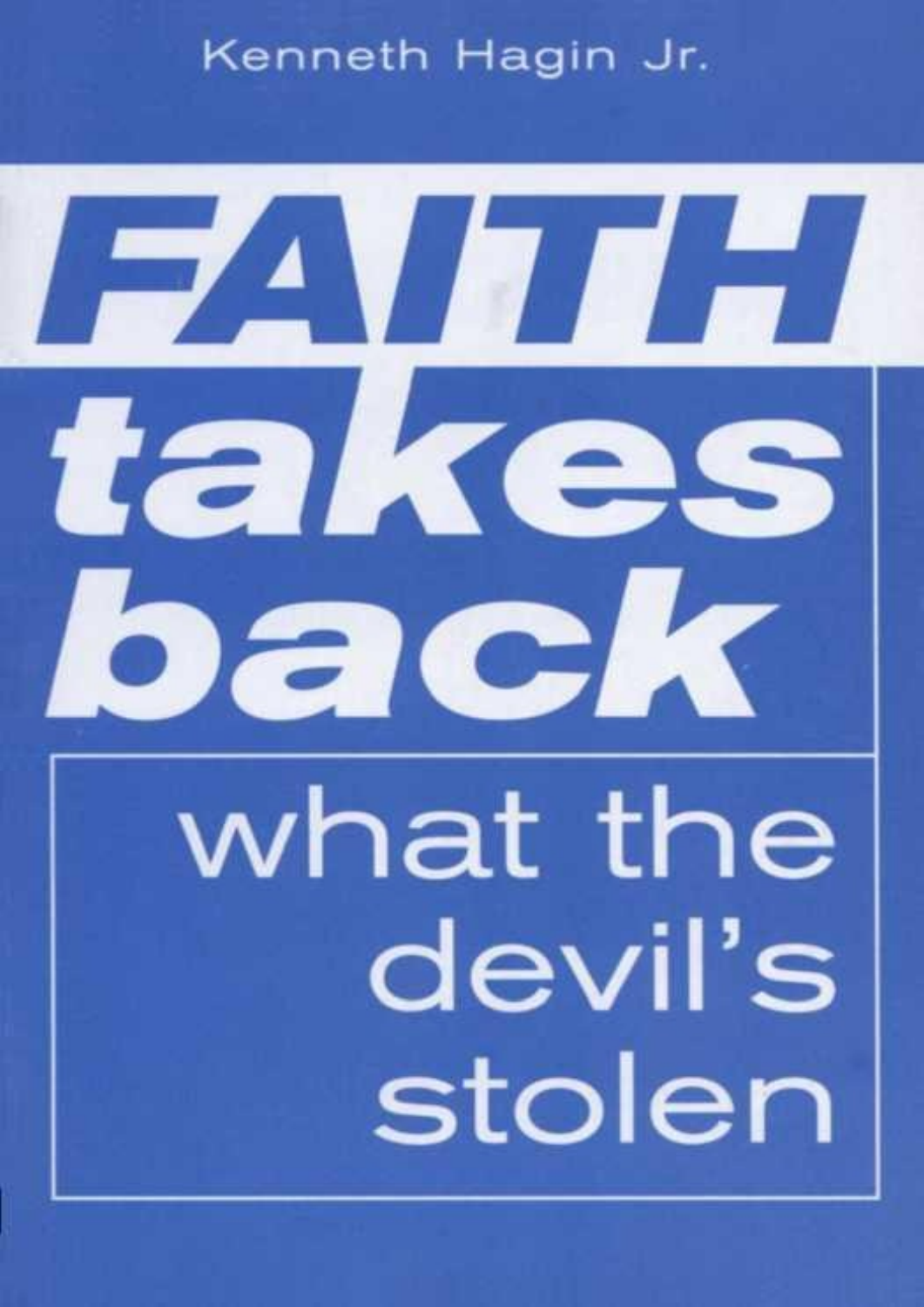# **Contents**

- 1 Responding to God's Gifts
- 2 Things That Shake Faith
- 3 Handling [Contradictory](#page-2-0) Thoughts
- 4 Faith [Takes](#page-5-0)
- A [Sinner's](#page-8-0) Prayer To Receive Jesus As Savior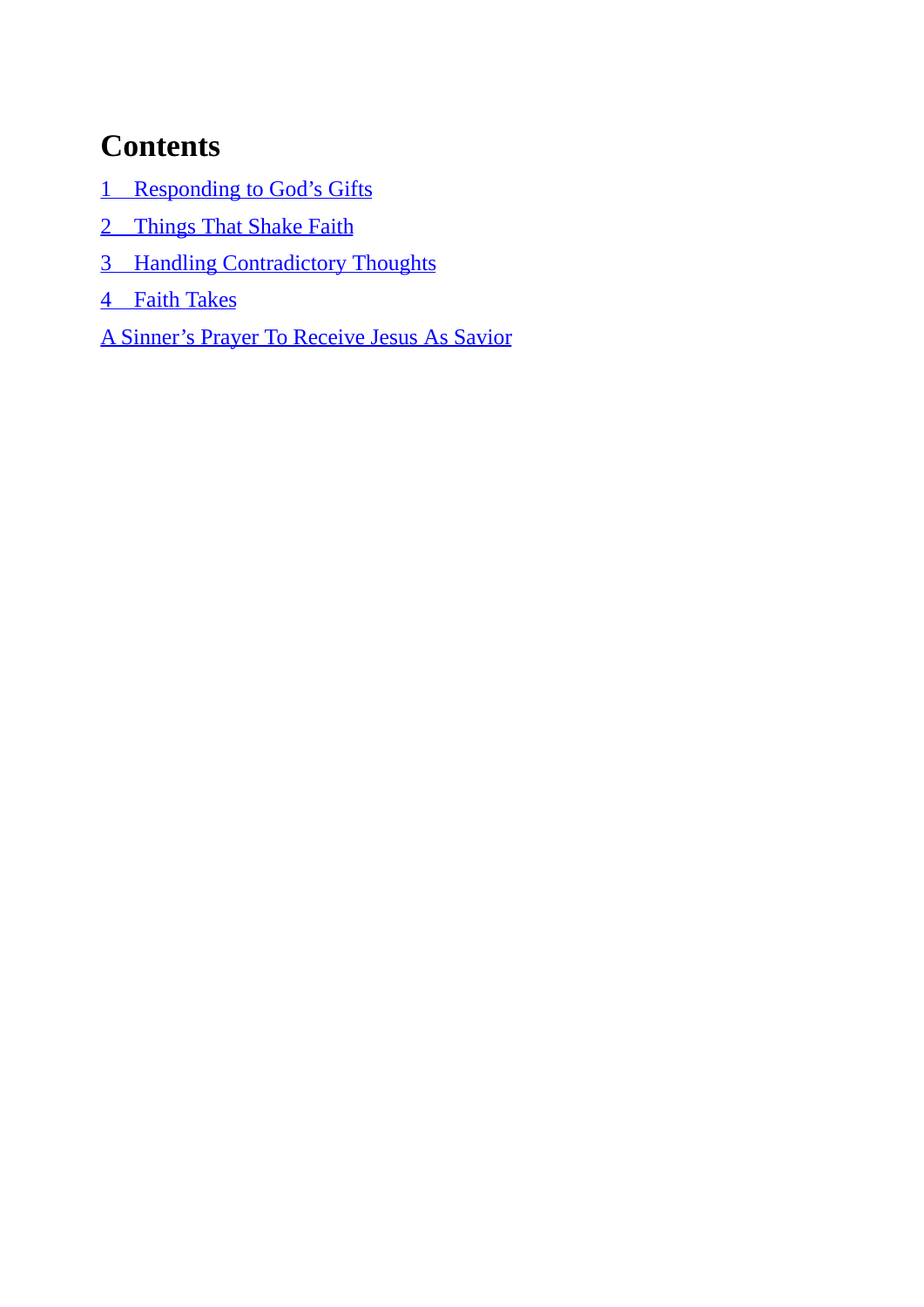#### <span id="page-2-0"></span>**RESPONDING TO GOD'S GIFTS**

The other day I began thinking about the word "take," and I began to realize that things have to be taken in the spiritual realm. They don't just fall on you. You have to reach out and take them.

Salvation is an example. Did any of you get saved without reaching out and taking what God was offering you? Did salvation just fall on you? Or did you respond and reach out and take the gift God was offering you in salvation?

How many businessmen attain success without going out and taking it? Do they just sit back in their offices, put their feet up on their desks, and say, "Well, I'm a businessman. I know all the business principles"— and have big business deals fall on them? Not often. They are successful because they go out, take hold of situations, and make them work.

It seems that man is programmed to be a success. Do any of you not want to succeed? I've never met anybody who didn't want to succeed, have you? Everybody I've ever met has wanted to be a success.

Some people may say they don't want to be a success, but don't listen to their words. Watch their actions. Their actions prove they want to be a success,

because they're out there striving for it every day.

Success comes when an individual realizes what he has, who he is, and what abilities he possesses in the natural. Then he takes those abilities and surrounds himself with people who have abilities in areas where he is weak. They make a strong team and go out and take success.

Usually, if you study business partners closely, you will find that one has expertise in one area and his partner has expertise in another area. Put them together, and they have expertise in all areas of their business. If they need more expertise, they'll go out and find department heads or supervisors to handle those jobs. And they become successful.

I'm talking about natural things here. I like to bring things down to where you can see the parallel between success in the natural and success in the spiritual life.

Most people try to divorce the two, putting natural life in one corner and spiritual life in another. But the truth is: You are a natural human being. You live in a natural world. At the same time, however, you are a spiritual being—a spirit. You live in a spirit world. You must learn to combine the two with God and become an explosive force in both areas of your life.

That's where the word "take" comes in. It's a small word, "take."

When I say the word "take," most people immediately get a visual impression in their minds.

Whether you realize it or not, when you hear a word, it automatically triggers a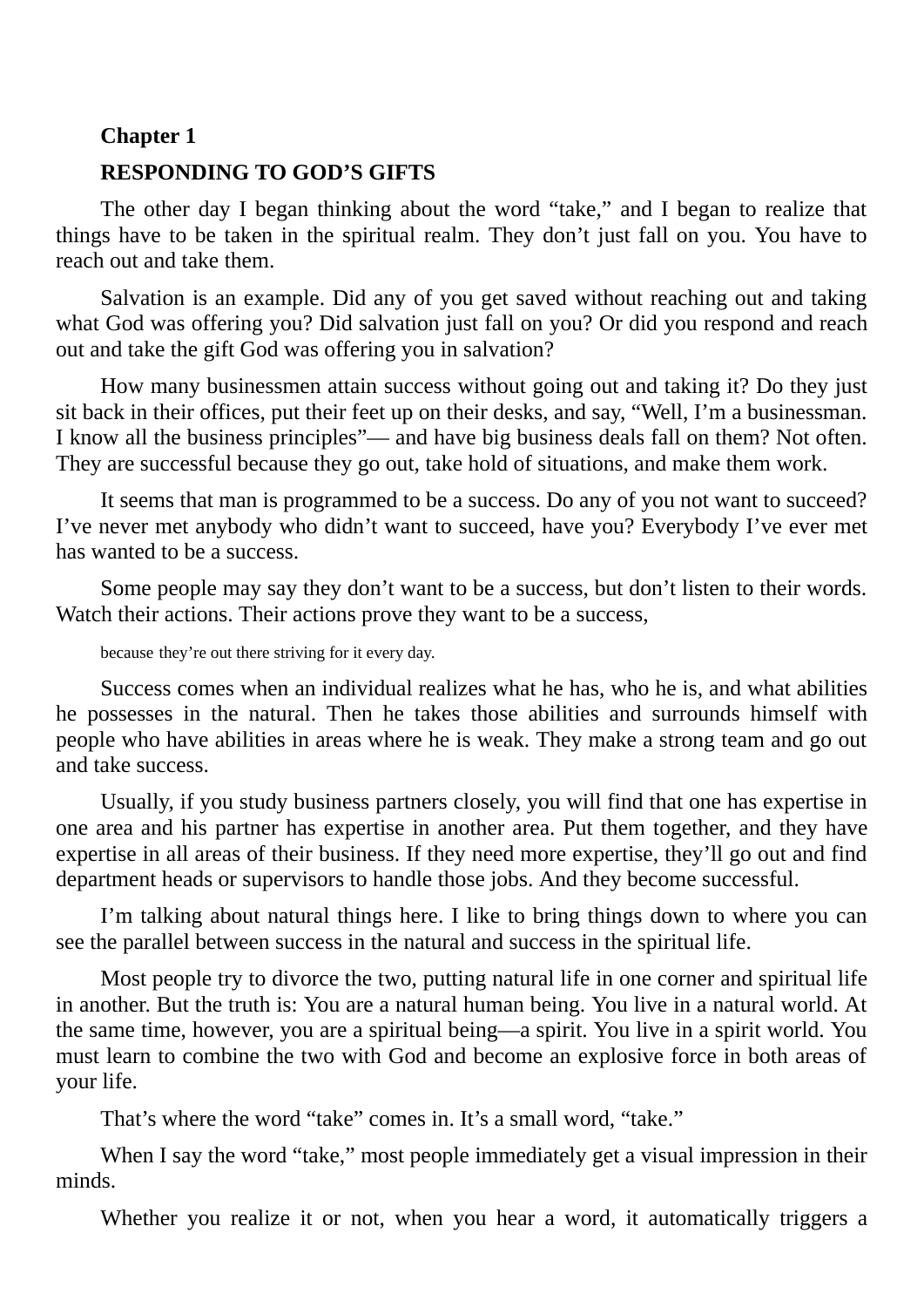memory bank in this computer brain of ours, and that memory bank brings up a certain definition or image of that word. Different people see different pictures.

When I hear the word "take," the image it triggers in my mind is a hand reaching out taking hold of something. What kind of mental picture do you get?

It doesn't matter which translation of the Bible you own; it still contains 32,000 promises made by God Himself. For whom did Jesus purchase these 32,000 promises? For God? For the angels? No, they don't need them. Jesus purchased them for the Church of the Lord Jesus Christ—the *ecclesia*—the called-out ones.

God gave us Jesus: all that He is, all that He has, and all that He has done. That's what has been given to the Church. Second Peter 1:3 says, *"According as his divine power hath given unto us all things that pertain unto life and godliness …."* Notice the word "hath" in that Scripture. Is "hath" past tense, present tense, or future tense? Past!

If someone "hath" (or has) done something for you, it's yours. If God "hath" given unto us all things that pertain to life and godliness, how should we respond?

Suppose I'm away from home holding a service, and a delivery boy walks through the door of the church and says, "Telegram for you." I open that telegram and it announces that the richest man in the world has read one of my books—he likes me—and he has put \$1 million into my bank account in Tulsa, Oklahoma. Everybody would praise God with me, wouldn't they?

But suppose the next day you accompany me to the airport and I sit in the waiting room whining and complaining, "I sure would like to go back to Tulsa! I sure would like to go back home, but I haven't got a ticket."

You'd say, "Hey, I thought you had \$1 million down there in your bank account! You got that telegram while you were here. The money's yours."

"Oh, yes. I know that. I sure wish I could get home."

You'd think something was the matter with me if I said that. You would know all I had to do was go to the counter and purchase a ticket, write out a check, or charge it because I had money in the bank to back it.

Well, what is the difference between that and spiritual things? God hath already given us everything that pertaineth to life and godliness. What are we sitting around for, whining, crying, and saying to one another, "I just don't know what is going to happen. I don't know if I'm going to be able to make it or not. The devil has been after me. My life is so torn up!"

That's what a lot of people are doing! I didn't say they aren't born again. I didn't say they aren't filled with the Spirit. They have already been given everything that pertains to life and godliness.

That's where the word "take" comes in. By faith reach out and take what belongs to you. Begin to live in the success, happiness, and liberty of the power of the Word of God. Faith takes it!

Someone wrote that the word "receive" in Mark 11:24 could be translated "take with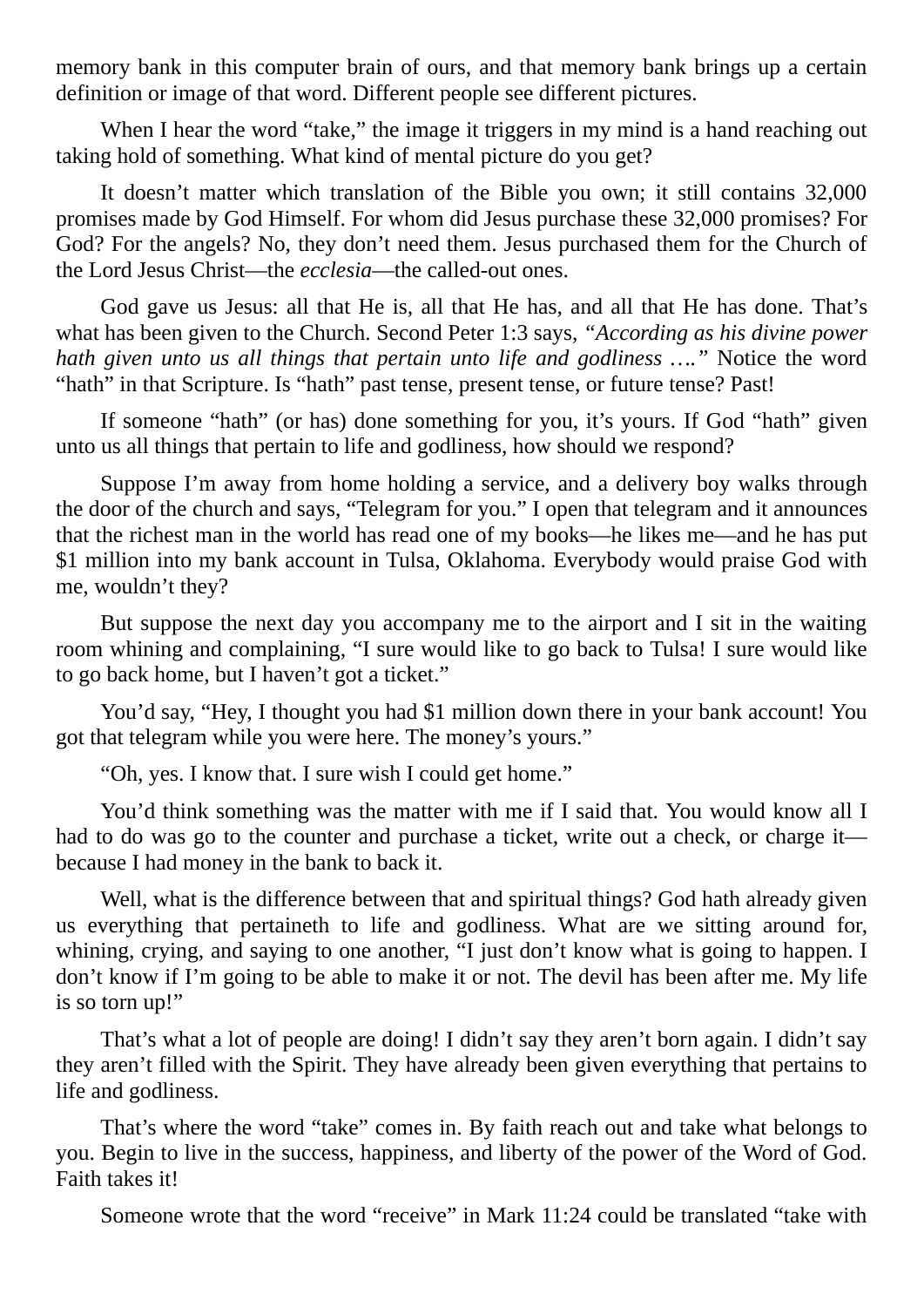force" or "seize with a grip that cannot be shaken loose."

Receive what God has for you. How? By reaching up in faith and taking it! The problem is that most people are waiting for God to hover over them like you do over your flowers. They're waiting for God to stand over the top of them with a little watering pot. Then they'll get excited and say, "God just poured me out a blessing!"

No, God poured out a blessing on the Church some

2,000 years ago when Jesus Christ Himself, suspended between heaven and earth on that rugged cross, said, "It is finished."

Jesus died, went into the pits of hell, and fought with the enemy. Then He rose victorious over death, hell, and the grave, ascended, and sat down at the right hand of the Father. He purchased all there is in life and godliness—and He has given it to the Church.

We don't have to wait for God to come by and pour us out a blessing! All we have to do is know who we are in Christ, what we are in Christ, what the Word of God says, reach up, and take what belongs to us!

The Holy Spirit could say to us, like the angels said to those who were gazing heavenward after Jesus' ascension, *"Why stand ye gazing up into heaven? this same Jesus, which is taken up from you into heaven, shall so come in like manner as ye have seen him go into heaven"* (Acts 1:11). Then the angels added, "Now go do what He told you to do."

Too often Christians are sitting here in this world, gazing off into the far blue yonder, looking for some kind of "pie in the sky," singing about "the sweet by-and-by," or talking about how great it's going to be "on the other side."

It's going to be good—and I thank God for it—but what I'm interested in is what can help me in the now. Now is when I'm living. Now is when I need something to carry me through the energy crisis, economic recession, etc.—not in the sweet by-and-by. Thank God for the promise of heaven—I need that as inspiration to keep me going—but I need something to carry me right now in the face of the darkness of this world.

The Word of God says "take it!"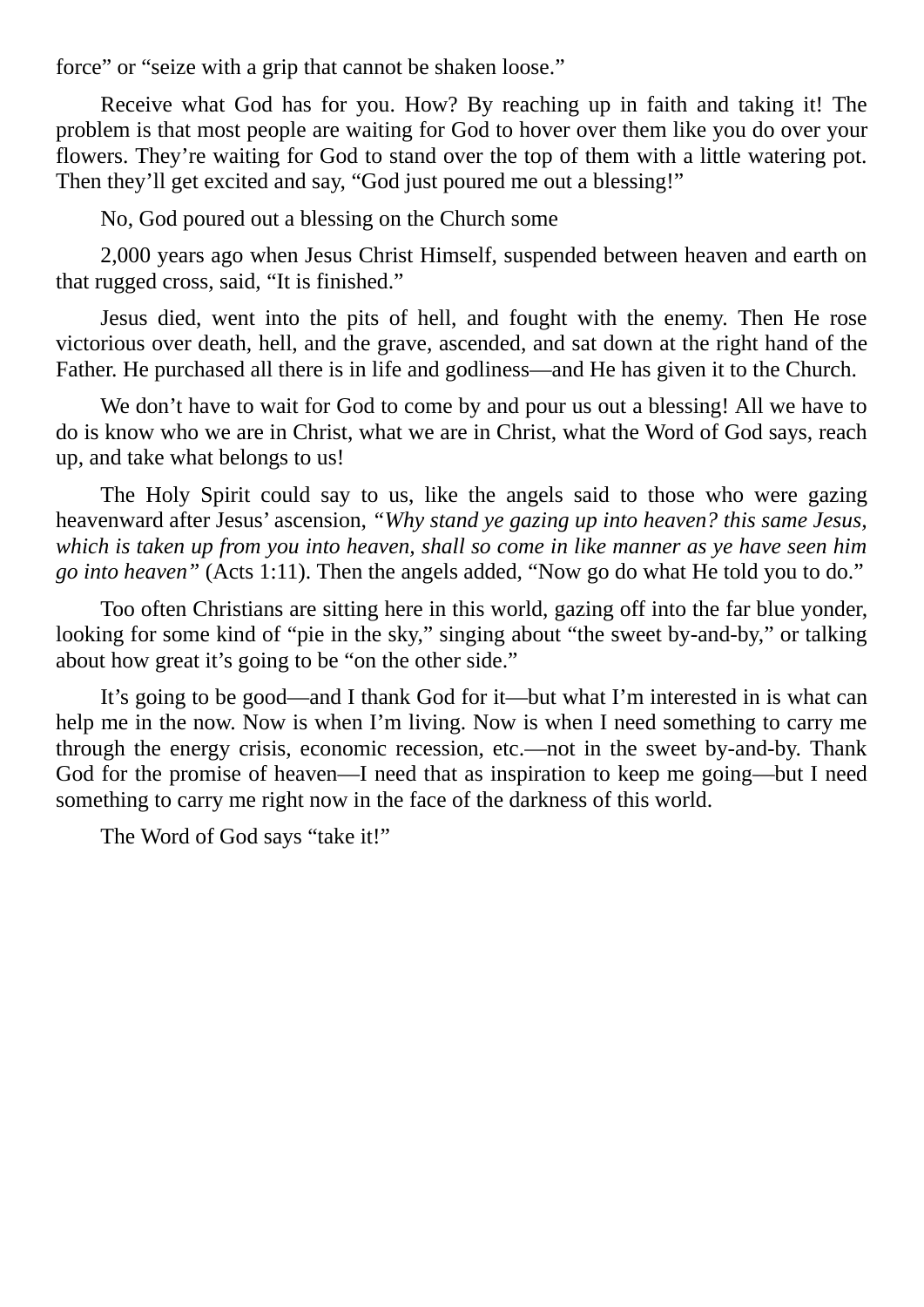#### <span id="page-5-0"></span>**THINGS THAT SHAKE FAITH**

If we go to the story of Peter walking on the water, we find that once he stepped outside the boat, he really did begin to walk on the water. But what happened when he took his attention off of Jesus and the power and faith of God? What happened when Peter began to look at a bank of waves on one side of him—and then saw another bank of waves on the other side?

As long as Peter kept his eyes on Jesus, he walked up and over the crest of those waves—but when the next wave looked like it was going to break over him, Peter began to sink.

The same circumstances that caused Peter to sink are robbing modern Christians of their happiness and joy and are keeping us from taking what God already has given us by faith. Like Peter, we have begun to look, listen, and feel the power of the enemy. We have gotten our eyes off of God and the things of God. The waves of depression, sadness, sickness, disease, and short bank accounts have become a part of our life.

The first thing that is robbing us is the things we feel. Peter felt the wind blowing on him. You can't see the wind, but you can feel the effects of it. In that way, it's like the Holy Spirit. You can't see the Holy Spirit, but you certainly can see the effects of the Holy Spirit, for He is tangible, just like the wind is.

Second, Peter was affected by the things he saw. He saw the threatening waves. What kinds of things do we see in the '90s to shake our faith? We see television newscasts and newspapers and magazines filled with reports of fear, doubt, unbelief, and depression. We feel the pinch of inflation every time we go to the grocery store or pull into a gas station.

But I want you to know that you can reach up by the hand of faith and take what belongs to you. You can begin to claim God's promises. You do not have to be swept under by depression or the crises of this world.

I don't know how God is going to do it, but in His Word He has promised He shall supply "all your need according to his riches in glory by Christ Jesus" (Phil. 4:19).

In the summer of 1980, the crusade team and I traveled from Oklahoma to California, up the West Coast of Canada, and then all the way across Canada. Somebody asked me, "Aren't you afraid? They've been talking about a fuel shortage. What if you get your bus out there in the middle of the desert and you can't buy gas?"

I replied, "God took care of the children of Israel. As long as they believed Him, they walked across the burning sand, and not one ounce of shoe leather was burned off of the bottom of those sandals they were wearing. My God is the same God today. He's still the same Jehovah who carried the children of Israel. He is still El Shaddai—the God who is more than enough.

"And if He has to, He will manufacture diesel in that fuel tank—and we'll carry the Gospel of the Lord Jesus Christ. I am scheduling more crusades, as a matter of fact. I've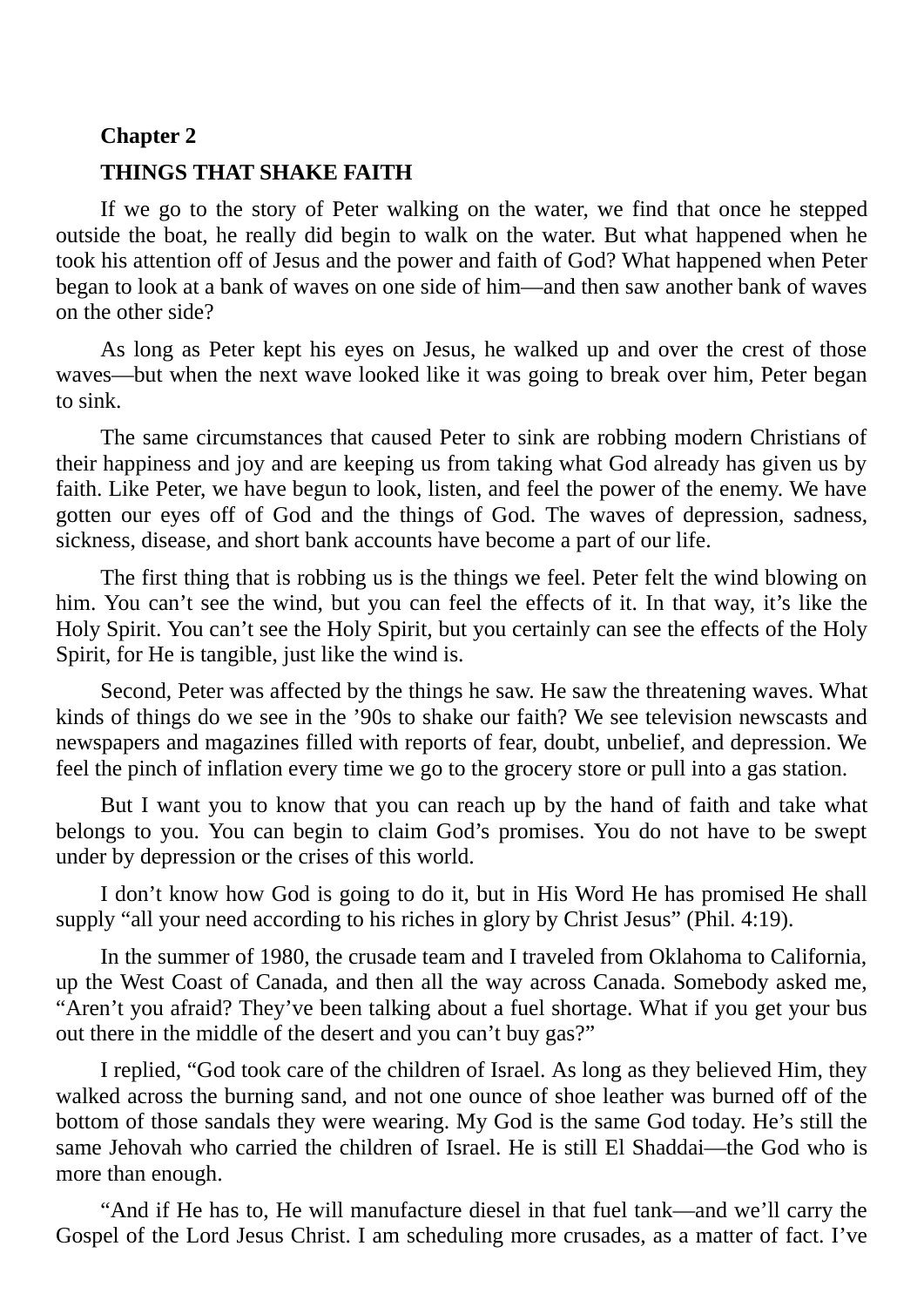alerted the crusade team to be ready for them."

I'm going to take what is rightfully mine. The Word of God says it's mine. I've read this Book. This Book tells me that it belongs to me, and I'm not about to let the devil steal what belongs to me.

Suppose you drove up to your house and found a moving van backed up to your door and men busy moving all your belongings out of the house. You would ask, "What is going on here?"

Suppose a man walked up to you and said, "Here's the deed. This says the house belongs to me, and I'm moving in. I've sold all this furniture, and I'm moving it out. I'm going to be moving my furniture in and living here."

You wouldn't walk back to your car and say to your wife, "Well, honey, I thought that this was our house, but that man has a piece of paper that says it belongs to him. I don't know how it happened. We paid it off last year, but I guess it belongs to him, so we might as well go down to Aunt Mary's and see if they'll let us spend the night until I can figure out something to do."

Not one of you would do this. You would go to the proper authorities and find out what was going on. Yet what are we, as the Church of the Lord Jesus Christ, doing when the devil comes by, backs up his moving van, and steals our joy while moving in his sickness and disease?

We say, "Well, I thought the Lord was going to take care of me, but I guess He isn't." That's what is the matter with us; we are allowing the devil to rob us needlessly. God already has given us all things that pertain to godliness and happiness and life.

This verse says that all of us can live in happiness. It says that all of us can live in prosperity. It says that all of us can live in health. It says that all of us can live with spiritual authority. It says that all of us have become joint-heirs with Jesus Christ. We are the sons of God!

When the devil backs his moving van up to my property, I look him square in the eye and say, "Hey— didn't you see that NO TRESPASSING sign out there? Get your moving van out of here. Pack your goods up, Mr. Devil. You have no right and no authority to come in and steal my happiness, my health, my joy, my finances, and my prosperity. I have taken them by faith. God said they are mine. You have no right and no authority to them."

That's what you would tell that man if he backed a moving van up to your house unbidden. You would say, "This is mine. You have no authority—you have no right here." And you would run him off the place.

Do the same thing with the Word of God when the devil comes to steal what belongs to you! Take the Word of God and begin to say, "It is written, Mr. Devil. It is written … I take it by the Word of God and by faith." (You will find that the Word of God says in Matthew 11:12 that the violent take the kingdom by force.)

It reminds me of a story I heard Dad tell. He said it came from Smith Wigglesworth.

A woman left her house one day and started walking down the street to wait for a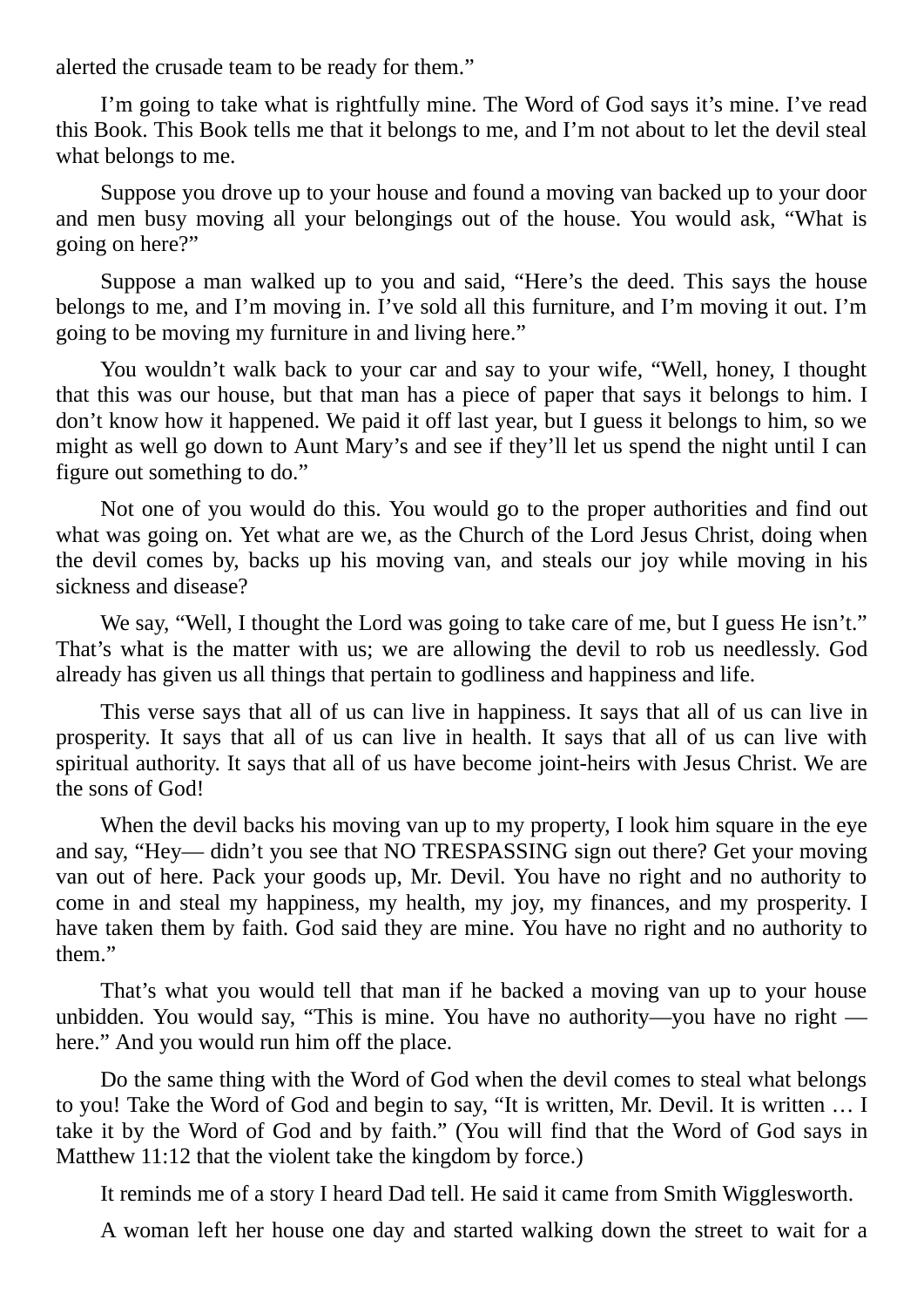bus. Her little old dog followed her. The woman looked at the dog and said, "Now, honey, you can't go today. Go back to the house."

The little old dog didn't pay any attention. It just wagged its tail more and kept trotting right behind her.

The woman stopped again, looked back, and said, "Now, honey, you can't go today. Go on back to the house."

She proceeded on down the street and waited on the corner for the bus. That little old dog just walked around her, his tail flopping, licking her on the feet and sitting there, panting, looking up at her, like little old dogs do.

By this time, the bus was coming down the street. The woman looked at the dog and said, "GET BACK UP TO THE HOUSE!" And that dog tucked its tail between its legs and—zoom!—it got back on that front porch in a hurry.

Smith Wigglesworth said, "That's the way you have to deal with the devil. He'll take all that 'honey' business you want to give him. But if you really mean business, take the Word of God and say, 'It is written. Get out of here, devil! I resist you in the Name of Jesus!' And you will get results."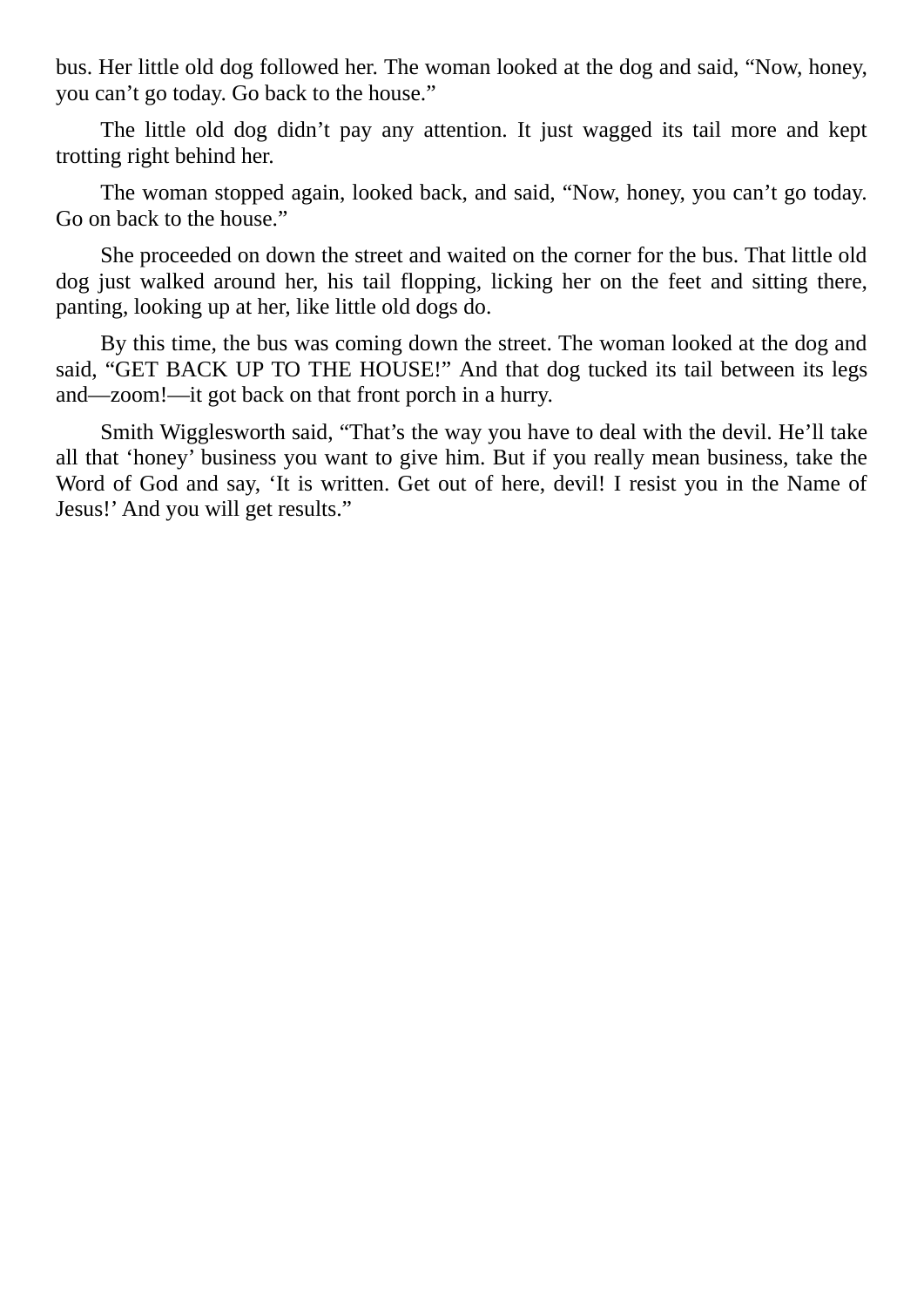#### <span id="page-8-0"></span>**HANDLING CONTRADICTORY THOUGHTS**

We must quickly cast away every thought that is contrary to the Word of God. No, you can't keep a bird from flying over your head, but you certainly can keep it from building a nest in your hair!

When you start this walk of faith and start to take things by faith, you can't keep the devil from bringing his contradictory thoughts and contradictory circumstances for you to see—but you can refuse to think on them.

You can combat his devices by quoting, "It is written. It is written. I take what belongs to me, Mr. Devil, because the Word says that no weapon formed against me will prosper (Isa. 54.17). The Word says, Mr. Devil, that my body is healed by the power of God. It is written, Mr. Devil, that my every need is met."

We've got nearly 2,000 students in RHEMA Bible Training Center in Tulsa, Oklahoma. Our more than 90-acre campus has several million dollars worth of improvements and buildings on it. They didn't get there by my sitting around my office saying, "Well, I guess if the Lord wants us to have it, He will give it to us."

No, those improvements got there by Brother Hagin, myself, and a lot of other people taking the Word of God and delivering it in the devil's face whenever the outflow was more than the income.

Once I was caught in a terrible cash flow crunch. If I had listened to the enemy, who had begun to camp on my shoulder and talk in my ear, I still would be hiding under my desk, afraid to stick my head out. I would listen to that old boy about all I could, and then I would jump to my feet and say, "Mr. Devil, GET OUT OF HERE! GET OUT OF MY OFFICE!"

I have actually kicked him out just like that. "GET OUT OF MY OFFICE! IT IS WRITTEN! IT IS WRITTEN! IT IS WRITTEN! I TAKE WHAT GOD HAS PROMISED ME! I TAKE IT BY FAITH!"

And he would reply, "But where is the money coming from?"

I would answer, "I don't know where it's coming from. That's not my part of the contract. My part of the contract is to believe God. It's God's part to make it come true. And the Word of God says that He never fails. He never has failed up until now, and He's not going to fail me now, Mr. Devil. So get out of here!"

He'll take off for a while, but he won't stay gone long. He soon comes back, battering at the same door. If you don't keep reinforcing that door with the faith it takes, he eventually will batter it down.

And if he ever batters it down and gets his foot in the door, you are in trouble. The best way to combat the devil is not to let him get a foothold in the first place!

For example, how many of you have ever wakened with a little scratching sensation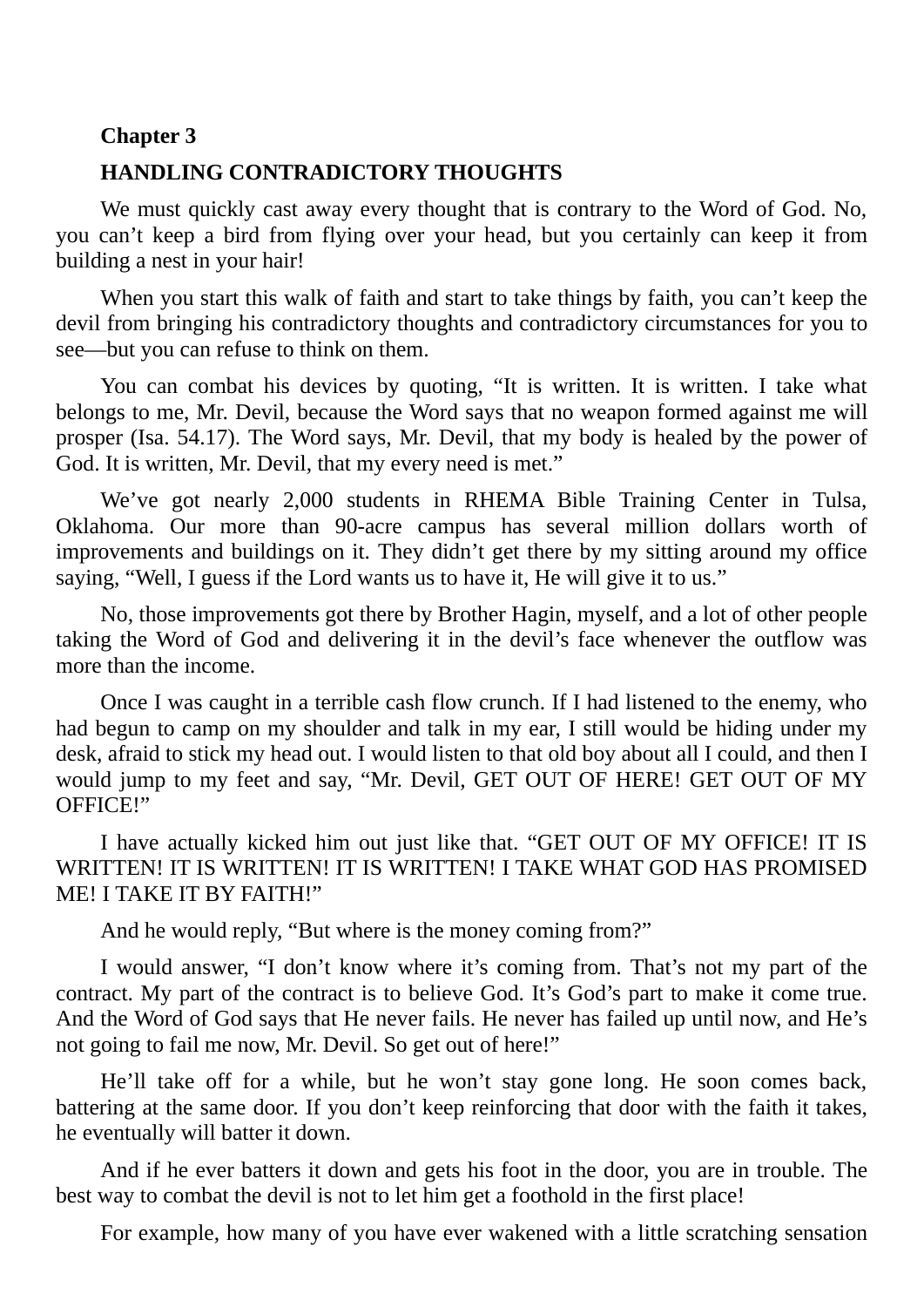in your throat? Usually we tend to ignore it, hoping it will go away. But by the end of the day, if we haven't dealt with it, the thing will have hold of you. It is harder to get your healing then, after it has hold of you, than it is in the morning when you have that first symptom.

Grab the Word of God and run the enemy away before he ever gets a good start unpacking. (It's always easier to move somebody out of a room before they unpack.)

Take it by faith. Symptoms may linger—you may have to clear your throat—but don't pay any attention to the symptoms.

Remember, the fig tree in the Bible story was dead when Jesus cursed it, even though its leaves still were waving green in the breeze. It wasn't until 24 hours later that those leaves turned brown and the disciples noticed it had died. The tree actually died when Jesus cursed it.

The minute you first reach out by faith and take hold of that sickness, disease, or whatever, and command it to turn loose, it becomes a reality in the spirit world. Your constant holding fast to your confession will bring it into reality in the natural, physical world in which you live.

The thing that stops most people when they reach out and take hold of what they need by faith is that their grasp is weak. Remember, God already has given you

32,000 promises. He has already given you all that pertains to life and godliness. What you must do by faith to receive these promises is reach out and grab them with a grip that can't be shaken by the least wind, wave, or any other contradictory circumstance. Hold onto these promises.

Yes, you may feel like your situation is holding you rather than you are holding it, but keep confessing God's Word. Say, "I've taken it by faith. It belongs to me. The Word says  $\mathsf{so."}$ 

Soon you will have hold of what you are believing God for. The contradictory circumstances will be gone, and you'll be walking on to another victory. Then you'll reach out by faith and grab hold of something else, and you'll conquer it. Soon you'll reach out and grab something else and conquer it, too. And you'll keep walking, confessing, climbing, climbing, climbing.

No, there never is a plateau. You will continue to climb until the day Jesus Christ splits the clouds of glory and takes us out of this world. There should be a continual taking by faith and living with the power of God in your life.

This happiness—this abundant life—belongs to you. Take it by faith. It is yours today. It is up to you— not God—whether or not it becomes a reality in your life.

God has said in His Word that He HATH given us all things that pertain to life and godliness. ALL things. (He healeth ALL our diseases, not part of them.)

Did He say in His Word that He would meet our immediate needs, but we would have to meet our little needs ourselves? Or did He say He would meet ALL of our needs? He said He would meet ALL of our needs.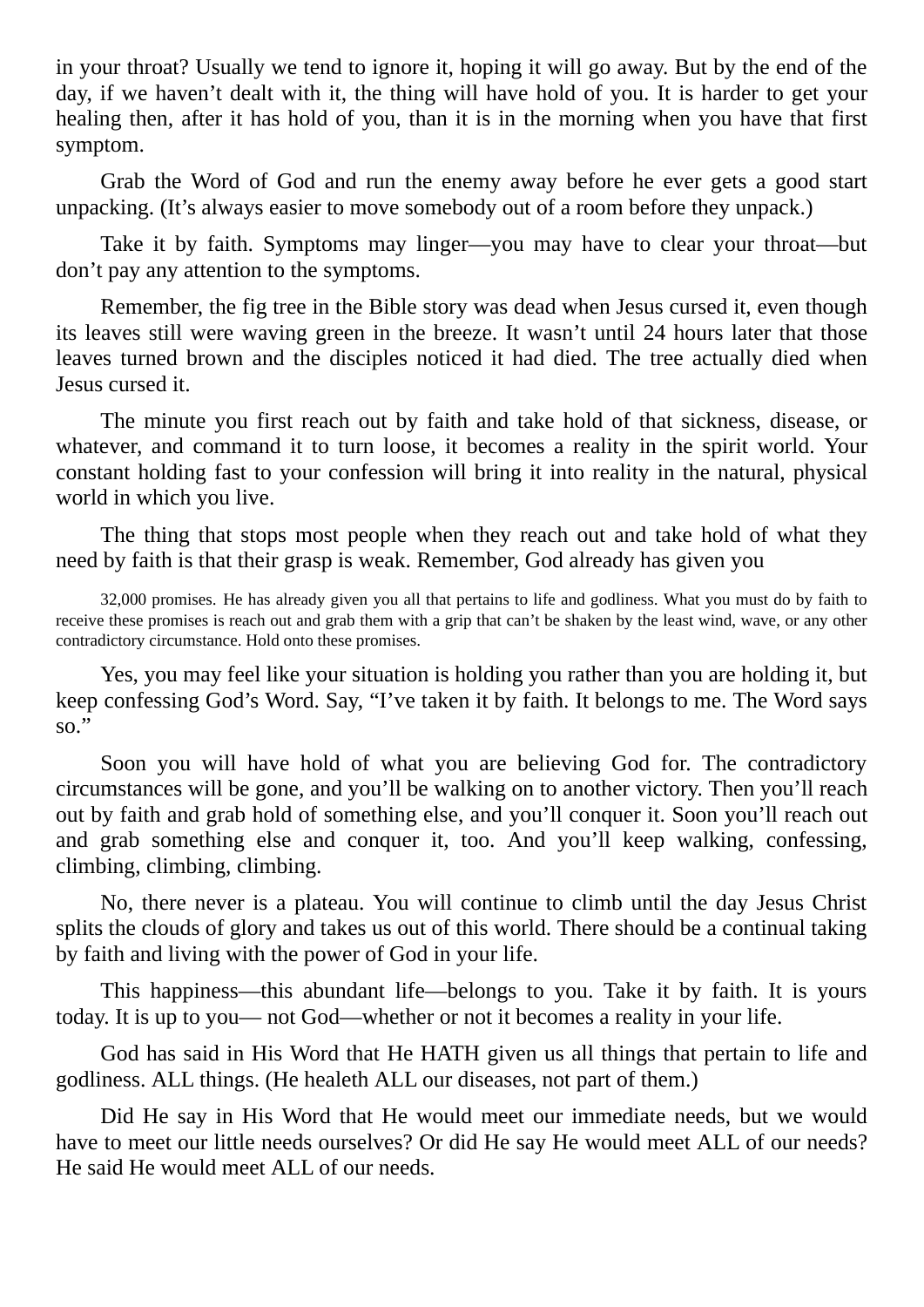#### **FAITH TAKES**

God is reaching His hand down from heaven, saying, "My child, here's all you ever needed to have happiness, godliness, and a joyous life on earth. Here it is! Here it is!"

You can look at that hand and say "Oh, I wish that were so. Oh, wouldn't that be nice!" Or you can, by faith, reach up and grab hold of all the provisions of life God's hand is offering you.

With your other hand, grab hold of the things that hinder you from enjoying godliness, health, wealth, and happiness. Your faith will activate God's power, and that power will flow through you to set you free from those hindrances.

BUT NEVER RELEASE YOUR HOLD ON GOD AS HE REACHES DOWN AND OFFERS THE PROVISIONS OF LIFE TO YOU.

You see, God's not going to come hit you over the head with a 20-pound sledgehammer and say, "Son, get in line. Here it is. Take it." He's not going to drop it on you. He's not going to spoon-feed you and force it down your mouth. No, all He's going to do is offer it. It's there.

YOU MUST TAKE IT BY FAITH. FAITH TAKES.

And after faith takes, FAITH NEVER TURNS LOOSE. And because faith never turns loose, it leads to success by the power of God.

Begin to talk to God. Whatever it is you need, quote the Scriptures to Him.

If it's finances, quote Scriptures about finances to Him. If it's healing you need, quote Scriptures about healing to Him. Remind Him that He "hath" given to us all that pertains to life and godliness.

Tell Him you are taking what belongs to you by faith, and you will never again relinquish what belongs to you in the Name of Jesus.

Because He HATH purchased for us ALL that pertains to life and godliness, we can now reach up by the power of the Word of God and take what belongs to us and walk in victory in Christ Jesus.

Faith rejoices now—not when you see it happen or manifest.

In one of my dad's meetings years ago, a little old man went down to the altar one Sunday and "claimed" his wife's salvation. After he claimed it by faith, he had a great Pentecostal time—a hilarious time—like the joyous time they had on the Day of Pentecost. You see, by faith he took it then.

A few days later, his wife attended church with him, went to the altar, and prayed through to salvation.

That night, her husband sat in the back of the church with his arms folded, just looking at her. The other church members, because they had been praying for her for a long time, were ecstatic. (She was the meanest woman in town,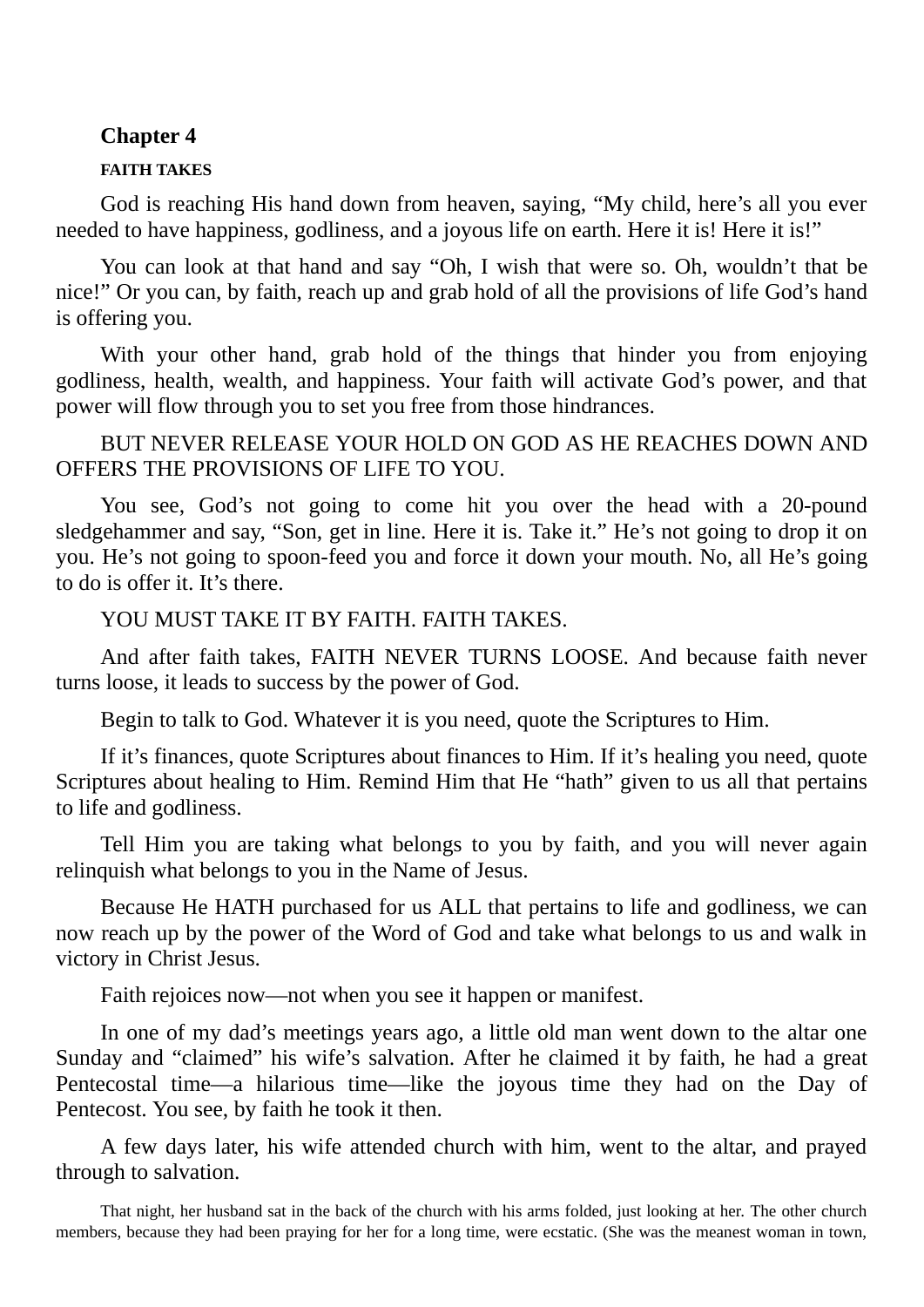according to the story.)

Somebody finally asked her husband, "Aren't you excited? That's your wife down there."

He replied, "Remember the other night when I got excited? I accepted it by faith then. I saw it then. It's 'old news' now. Why should I get excited now? It *happened* a week ago."

That's what faith does. *Faith rejoices at the moment of taking.* Faith doesn't rejoice when it manifests, because it's "old news" then—it already has taken place.

*Do what you would do if you saw it happen this very moment*—if you saw it take place in front of your eyes at this moment.

As you walk this great walk of faith, never again say, "I don't know if I'm going to make it or not."

From now on, talk in faith and take it by faith. It may look bleak, but never relinquish your hold. Once you start out in faith, hold fast to your confession and praise God all the way to victory. Keep taking. Keep conquering the enemy. Keep winning more people to Jesus.

Take it by faith. Run with it like a dog runs off with a bone!

Rejoice because you have everything that pertains to life and godliness. It is yours. Live like it—rejoice in it—and have a good time on the way to heaven.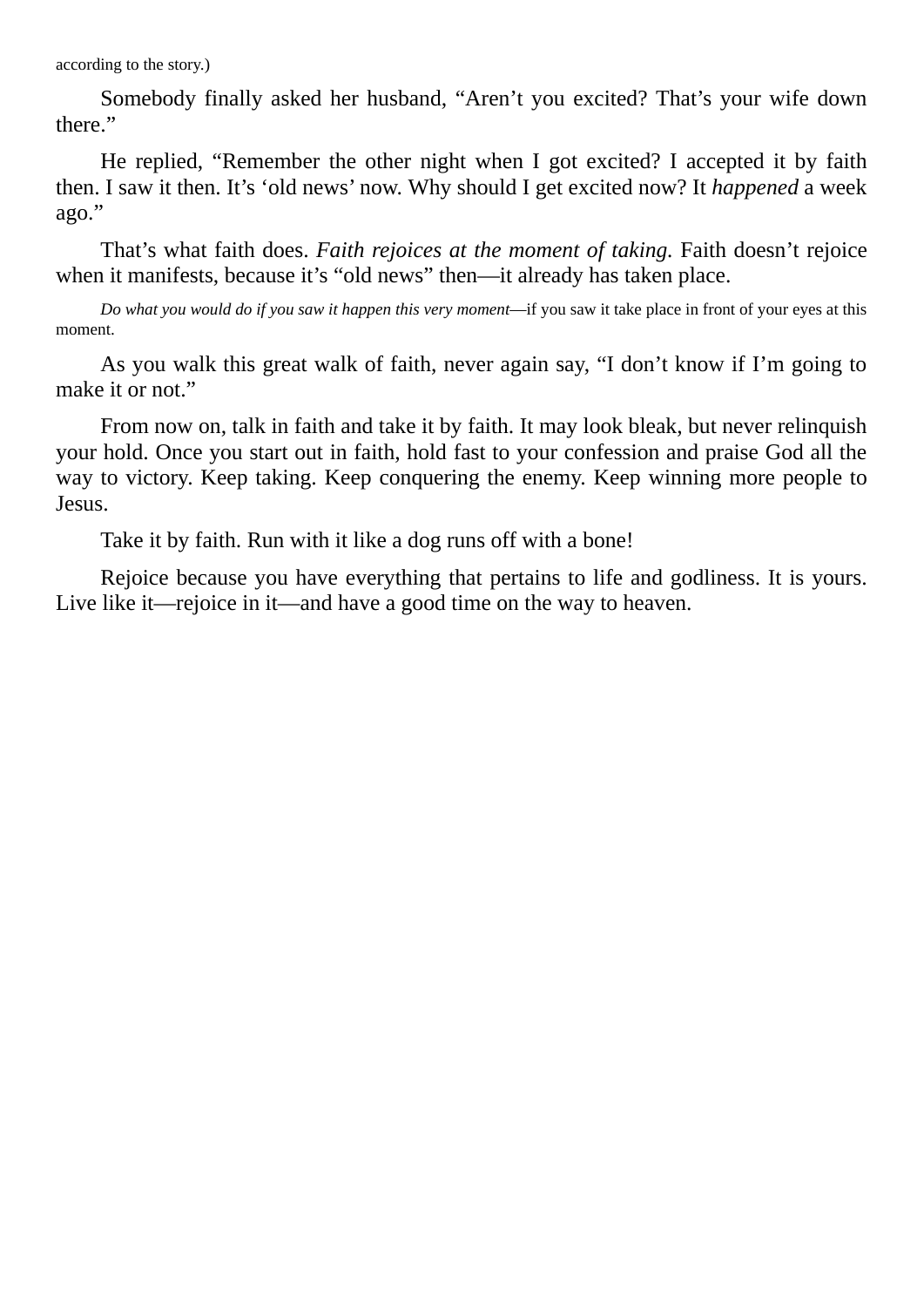## **A Sinner's Prayer To Receive Jesus as Savior**

Dear Heavenly Father …

I come to You in the Name of Jesus.

Your Word says, "… *him that cometh to me I will in no wise cast out"* (John 6:37), so I know You won't cast me out, but You take me in and I thank You for it.

You said in Your Word, *"Whosoever shall call upon the name of the Lord shall be saved"* (Rom. 10:13). I am calling on Your Name, so I know You have saved me now.

You also said *"if thou shalt confess with thy mouth the Lord Jesus, and shalt believe in thine heart that God hath raised him from the dead, thou shalt be saved. For with the heart man believeth unto righteousness; and with the mouth confession is made unto salvation"* (Rom. 10:9,10). I believe in my heart Jesus Christ is the Son of God. I believe that He was raised from the dead for my justification, and I confess Him now as my Lord.

Because Your Word says, "… *with the heart man believeth unto righteousness* … " and I do believe with my heart, I have now become the righteousness of God in Christ (2 Cor. 5:21) … And I am saved!

Thank You, Lord!

Signed\_

Date\_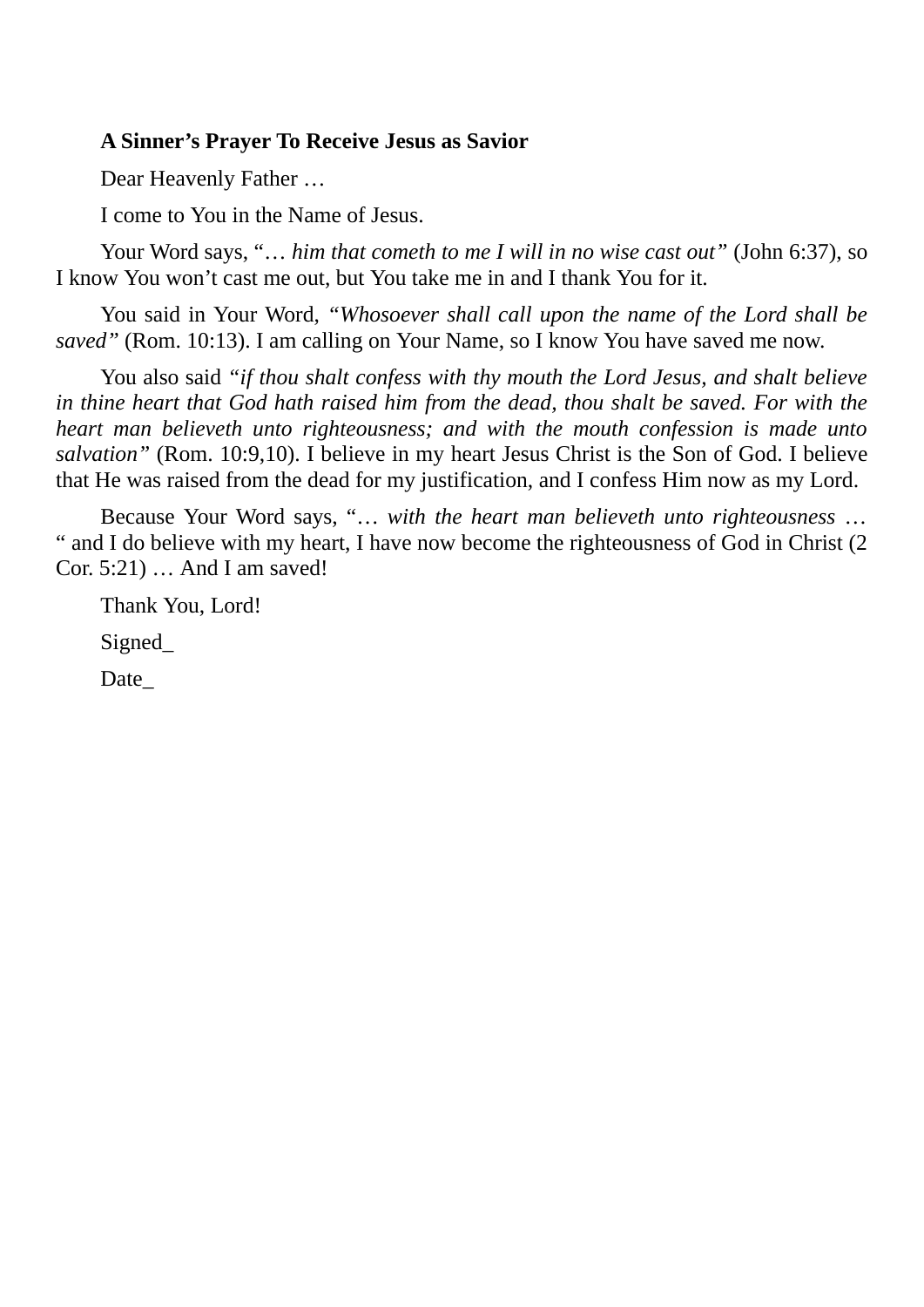#### **About the Author**

Rev. Kenneth Hagin Jr., President of Kenneth Hagin Ministries and pastor of RHEMA Bible Church, teaches from a rich and diversified background of more than 45 years in the ministry.

Rev. Hagin Jr. attended Southwestern Assemblies of God University, graduated from Oral Roberts University, and holds an honorary Doctor of Divinity degree from Faith Theological Seminary in Tampa, Florida.

Rev. Hagin Jr. has served as an associate pastor and traveling evangelist. He organized and developed RHEMA Bible Training Centers in Broken Arrow, Oklahoma, and in 13 countries around the world.

Rev. Hagin Jr. is the International Director of RHEMA Ministerial Association International. He can be heard weekdays on *Faith Seminar of the Air,* broadcast on stations throughout the United States. And his television program, *RHEMA Praise,* can be seen on every continent.